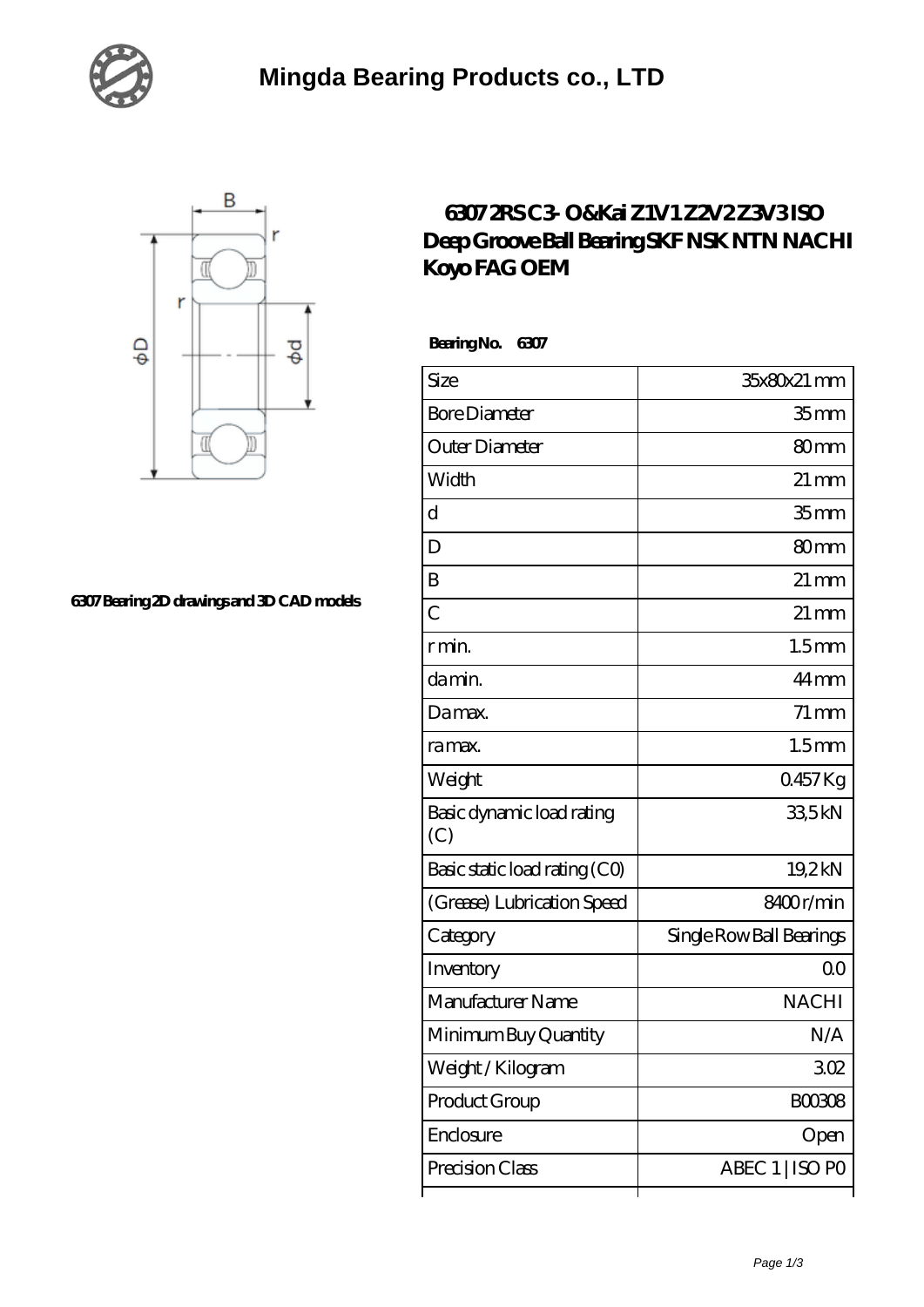

## **[Mingda Bearing Products co., LTD](https://xnxse.com)**

| Maximum Capacity / Filling<br>Slot | No                                                                                                                                                                                                                        |
|------------------------------------|---------------------------------------------------------------------------------------------------------------------------------------------------------------------------------------------------------------------------|
| Rolling Element                    | <b>Ball Bearing</b>                                                                                                                                                                                                       |
| Snap Ring                          | No                                                                                                                                                                                                                        |
| <b>Internal Special Features</b>   | No                                                                                                                                                                                                                        |
| Cage Material                      | Steel                                                                                                                                                                                                                     |
| Internal Clearance                 | CO-Medium                                                                                                                                                                                                                 |
| Inch - Metric                      | Metric                                                                                                                                                                                                                    |
| Long Description                   | 35MM Bore; 80MM<br>Outside Diameter; 21MM<br>Outer Race Width; Open;<br>Ball Bearing ABEC 1   ISO<br>PQ No Filling Slot; No Snap<br>Ring, No Internal Special<br>Features: CO-Medium<br>Internal Clearance; Steel<br>Cage |
| <b>Other Features</b>              | Deep Groove                                                                                                                                                                                                               |
| Category                           | Single Row Ball Bearing                                                                                                                                                                                                   |
| <b>UNSPSC</b>                      | 31171504                                                                                                                                                                                                                  |
| Harmonized Tariff Code             | 8482.105068                                                                                                                                                                                                               |
| Noun                               | Bearing                                                                                                                                                                                                                   |
| Keyword String                     | Ball                                                                                                                                                                                                                      |
| Manufacturer URL                   | http://www.nachiamerica.c<br><b>om</b>                                                                                                                                                                                    |
| Outside Diameter                   | 315Inch   80Millimeter                                                                                                                                                                                                    |
| Inner Race Width                   | OInch   OMillimeter                                                                                                                                                                                                       |
| <b>Bore</b>                        | 1.378Inch   35 Millimeter                                                                                                                                                                                                 |
| Outer Race Width                   | 0.827 Inch   21 Millimeter                                                                                                                                                                                                |
| <b>Bore Type</b>                   | Cylindrical Bore                                                                                                                                                                                                          |
| Configuration                      | Single Row                                                                                                                                                                                                                |
| <b>Bore Size</b>                   | 35 <sub>mm</sub>                                                                                                                                                                                                          |
| Width                              | $21 \,\mathrm{mm}$                                                                                                                                                                                                        |
| Fillet Radius/Chamfer              | 1.5 <sub>mm</sub>                                                                                                                                                                                                         |
| Dynamic Load Rating                | 33,500N                                                                                                                                                                                                                   |